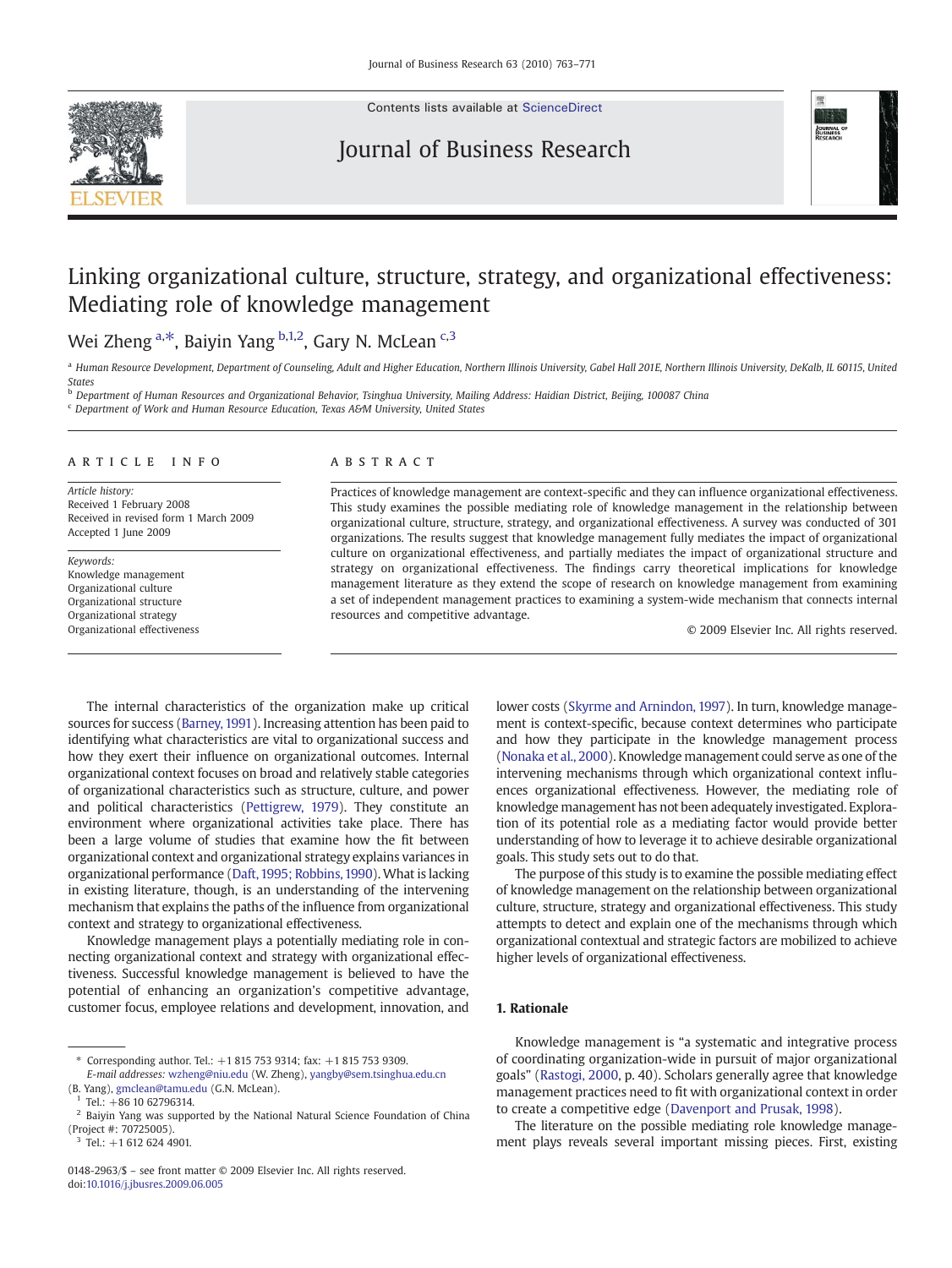studies cover some ground of the contextual antecedents of knowledge management ([Gold et al., 2001; Lee and Choi, 2003](#page--1-0)). However, these studies usually start from a micro perspective and investigate the immediate knowledge-related environment rather than the general contextual environment of the whole organization. They focus on exploring the antecedents of knowledge management rather than examining knowledge management as a mediating mechanism between general organizational context and organizational effectiveness. Specifically, both [Gold et al. \(2001\)](#page--1-0) and [Lee and Choi \(2003\)](#page--1-0) examine the aspects of organizational culture, structure, and technology that are directly related to knowledge management. They did not investigate the general cultural, structural, and technological characteristics of the whole organization. The restriction to only knowledgerelevant structural and contextual factors reveals the assumption that knowledge management is a set of relatively independent managerial practices rather than a central mechanism through which organizational factors are leveraged to achieve organizational goals. This assumption may have underestimated the actual influence of knowledge management. This study takes a new perspective on knowledge management in its potential capacity to transmit contextual and strategic influence onto organizational effectiveness.

Second, organizational strategy has generally been left out in knowledge management studies. In the list of antecedents of knowledge management, organizational level strategy has not been mentioned. Few studies examine how organizational strategy can influence knowledge management [\(Pedler et al., 1991; Senge, 1990; Watkins and](#page--1-0) [Marsick, 1996](#page--1-0)), but only a simplistic relationship has been examined between organizational strategy and knowledge management. The demonstrated relationship may be biased because some potential correlates of organizational strategy and those of knowledge management have not been taken into consideration, such as organizational structural and cultural factors. It is time to construct a more complex picture of how organizational structural, cultural, and strategic characteristics exert a combined effect on knowledge management and ultimately organizational effectiveness.

Third, the connection between knowledge management and organizational level performance has not been sufficiently established. Despite beliefs in the contribution of knowledge management to organizational effectiveness, measuring knowledge management is difficult ([Lee and Choi, 2003](#page--1-0)), and the relationship between knowledge management processes and organizational effectiveness has not been adequately studied [\(Davenport and Prusak, 1998; Shin, 2004](#page--1-0)). More studies are necessary. This study attempts to address the abovementioned missing pieces in literature.

#### 2. Theoretical background and hypotheses

The intersection of the resource-based view and the knowledgebased view of the firm lays the theoretical grounding for this study.

#### 2.1. Resource-based view and knowledge-based view

The resource-based view posits that firm competitiveness comes from unique bundles of tangible and intangible assets that are valuable, rare, imperfectly imitable, and sustainable ([Barney,1991\)](#page--1-0). The resources a firm possesses include management skills, organizational processes and routines, and the information and knowledge it controls ([Barney,](#page--1-0) [1991\)](#page--1-0). Firm resources include all assets, capabilities, organizational processes, firm attributes, information, knowledge, and others, as controlled by a firm ([Daft, 1995](#page--1-0)). Organizational structure, culture, and strategy are three key organizational assets that have been studied extensively in their association with organizational effectiveness. However, how they pass their influence onto organizational effectiveness is an understudied question.

The knowledge-based view of the firm is at the center of the resource-based view [\(Conner and Prahalad, 1996\)](#page--1-0). The knowledgebased view of the firm holds that the firm's capability to create and utilize knowledge is the most important source of a firm's sustainable competitive advantage ([Grant, 1996; Kogut and Zander, 1992; Nonaka,](#page--1-0) [1991; Prahalad and Hamel, 1990](#page--1-0)). [Nonaka \(1991\)](#page--1-0) observes that, in the current economy, where "the only certainty is uncertainty, the one sure source of lasting competitive advantage is knowledge" (p. 96).

#### 2.2. Knowledge management and organizational effectiveness

Knowledge management encompasses the managerial efforts in facilitating activities of acquiring, creating, storing, sharing, diffusing, developing, and deploying knowledge by individuals and groups [\(Demerest,](#page--1-0) [1997; Rowley, 2001; Soliman and Spooner, 2000](#page--1-0)). Many frameworks for knowledge management processes have been identified. This study examines three processes that have received the most consensus: knowledge generation, sharing, and utilization [\(Davenport and Prusak,](#page--1-0) [1998\)](#page--1-0). Knowledge generation refers to the process in which knowledge is acquired by an organization from outside sources and those created from within ([Davenport and Prusak, 1998](#page--1-0)). Knowledge sharing, also called knowledge transfer or knowledge diffusion, refers to the process by which knowledge is transferred from one person to another, from individuals to groups, or from one group to another group [\(Davenport and Prusak,](#page--1-0) [1998\)](#page--1-0). Knowledge utilization, also called knowledge application or knowledge implementation, refers to the process that is oriented toward the actual use of knowledge ([Gold et al., 2001](#page--1-0)).

Organizational effectiveness is "the degree to which an organization realizes its goals" [\(Daft, 1995](#page--1-0), p. 98). In this study, measures assessing organizational effectiveness were adopted from [Lee and Choi \(2003\)](#page--1-0) which encompass organizational members' perceptions of the degree of the overall success, market share, profitability, growth rate, and innovativeness of the organization in comparison with key competitors.

How well knowledge is managed contributes to organizational effectiveness. "It is what the organization comes to know that explains its performance" [\(Argote and Ingram, 2000](#page--1-0)). Some empirical studies confirm a significant linkage between knowledge management and organizational effectiveness. For example, knowledge creation and sharing have been found to contribute to improved performance and innovation [\(Darr et al.,1995; Epple et al.,1996; McEvily and Chakravarthy,](#page--1-0) [2002\)](#page--1-0). Knowledge integration could lead to product development effectiveness, reduced defect density, lowered warranty defects, and increased software development efficiency ([Tiwana, 2004](#page--1-0)). Based on these and other studies, it is hypothesized that knowledge management positively contributes to organizational effectiveness.

H1. Knowledge management (including knowledge generation, knowledge sharing, and knowledge utilization) relates positively to organizational effectiveness.

#### 2.3. Mediating role of knowledge management

Knowledge management serves not only as an antecedent to organizational effectiveness, but also a medium between organizational factors and effectiveness. Knowledge resources are an outcome of organizational culture, structure, and strategy, because knowledge is created, made sense of, and utilized in accordance with a set of cultural values and norms, embedded in structural relationships, and reflected in strategic priorities. For example, knowledge sharing practices are affected by cultural expectations such as what knowledge should be shared with the organization andwhat should be hoarded by individuals, by structural relationships such as how quickly the knowledge flows through formal reporting relationships, and by strategic priorities such as what knowledge is to be paid attention to andwhat to be ignored. In turn, organizational knowledge reflective of cultural, structural, and strategic characteristics of the organization is utilized to help produce new products and services, improve efficiency, and enhance effectiveness [\(Nonaka et al., 2000\)](#page--1-0). [Grant \(1996\)](#page--1-0) suggests that the challenge of the